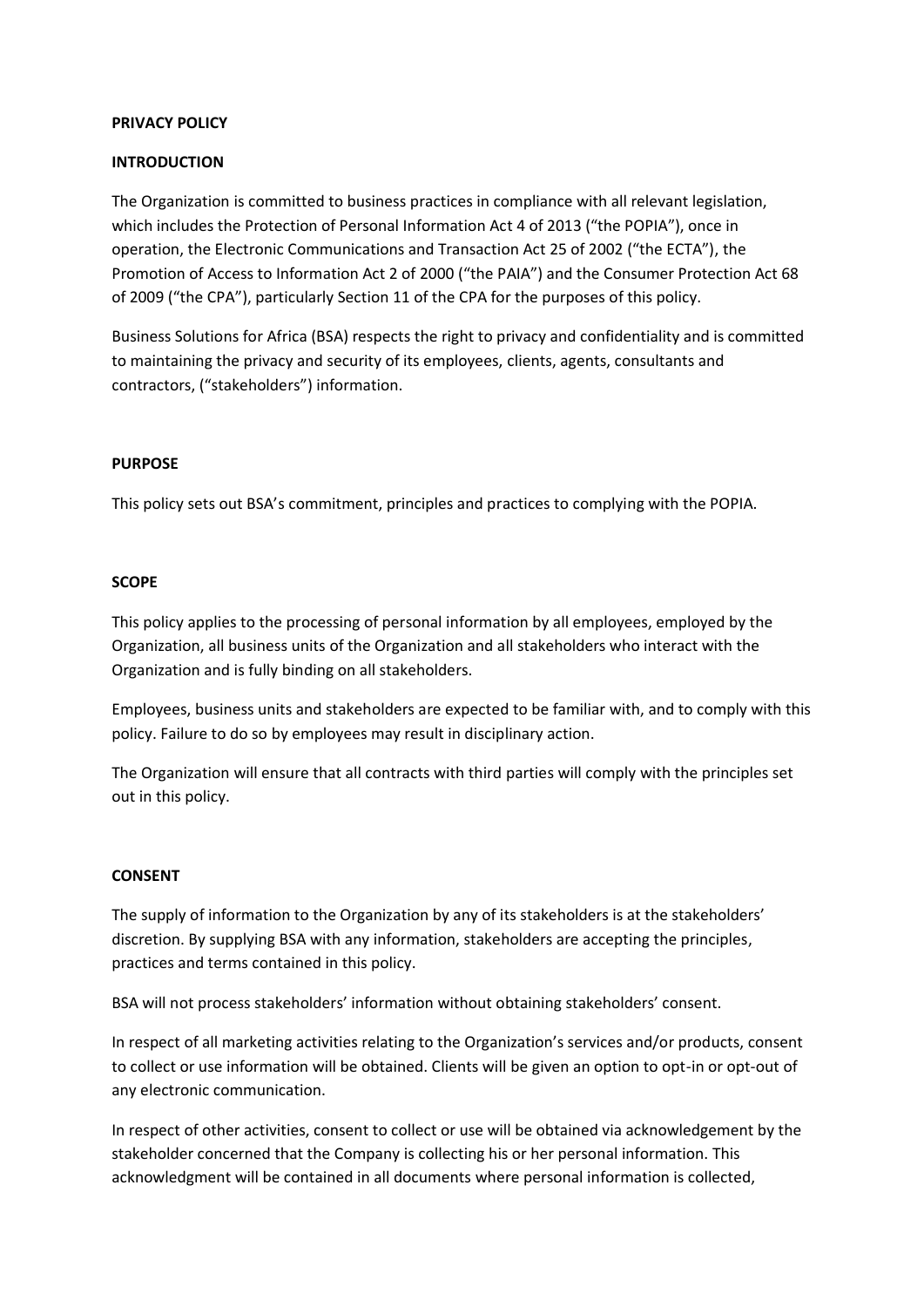including any contracts concluded with the Organization or the stakeholder will be specifically requested to sign an acknowledgment of the collection of personal information.

If information is collected through a third party, the third party will be requested to sign a declaration that they comply with the POPIA requirements.

It is to be noted that BSA:

• has different business units, that process and share stakeholder information internally and will share information relating to that stakeholder internally in instances where required; and

• is obliged to disclose certain categories of information relating to regulatory and legal purposes.

## **COLLECTING INFORMATION**

The type of information collected varies. Information includes any personal information as defined in the POPIA, but is not limited to details such as name, age, ID numbers, registration numbers, addresses and other contact details, liabilities, income and payments records, financial information and banking details such as account numbers, and biometric details such as fingerprints.

Stakeholders' information in general refers to information submitted to BSA through:

• recruitment;

• its website that identifies or relates to an online visitor or customer, whether they are an individual or a business;

- its customer care line;
- agreements and/or contracts concluded with the Organization;
- third party sources, where allowed to do so in law;
- emails;
- social media;
- registers; and
- other communications sources.

#### **USE OF INFORMATION**

BSA uses information to identify its stakeholders. Stakeholders' information is necessary to enable BSA to: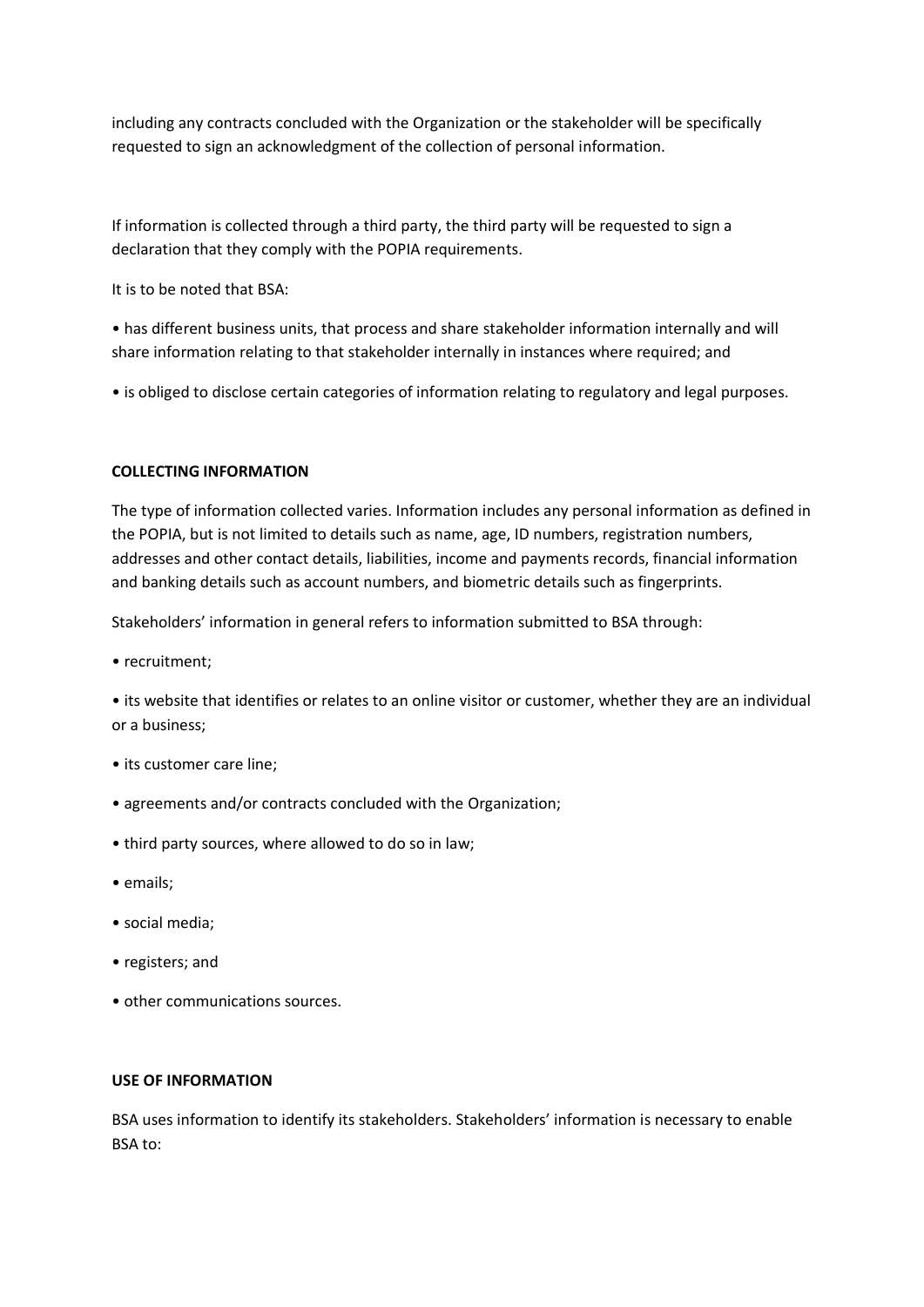• make contact, if and when required, to promote its services and/or products or in relation to a client care query;

- perform its duties in pursuance of any contract;
- comply with any regulatory or other business obligation;
- carry out market research, business and statistical analysis;
- carry out any other reasonable business operations; and
- employment of personal.

Information may also be used for other purposes for which permission is given, or if required to by law, or if it is of public interest to disclose such information. BSA undertakes to only process information that is required and relevant for the purposes set out above.

The Organization will not intentionally collect information about children and will only process information about children with the consent of a parent or guardian, or if otherwise required to do so by law.

The Organization does not intend to process any 'special personal information as defined in the POPIA, which includes for example political, religious or health-related information, and will only process special personal information with the stakeholders' consent, or if otherwise allowed to do so in law.

Stakeholders may on reasonable grounds object to the processing of information, after which BSA undertakes not to continue to process, except when required to do so by law.

Information will be retained as long as necessary for the purpose it was collected and in line with the Organization's Record Retention Policy (drafted in line with regulations governing the duration information should be kept).

## **SHARING OF INFORMATION**

BSA will only share information with third parties with a stakeholder's consent or if otherwise required to do so by law.

BSA has trusted relationships with selected third parties who perform services on its behalf. All service providers are bound by contract to maintain the security of BSA's stakeholders' information and to use it only as permitted by BSA.

## **SAFEGUARDING OF INFORMATION**

BSA understands the value of information and will take all reasonable steps to protect the information from loss, misuse, or unauthorised access.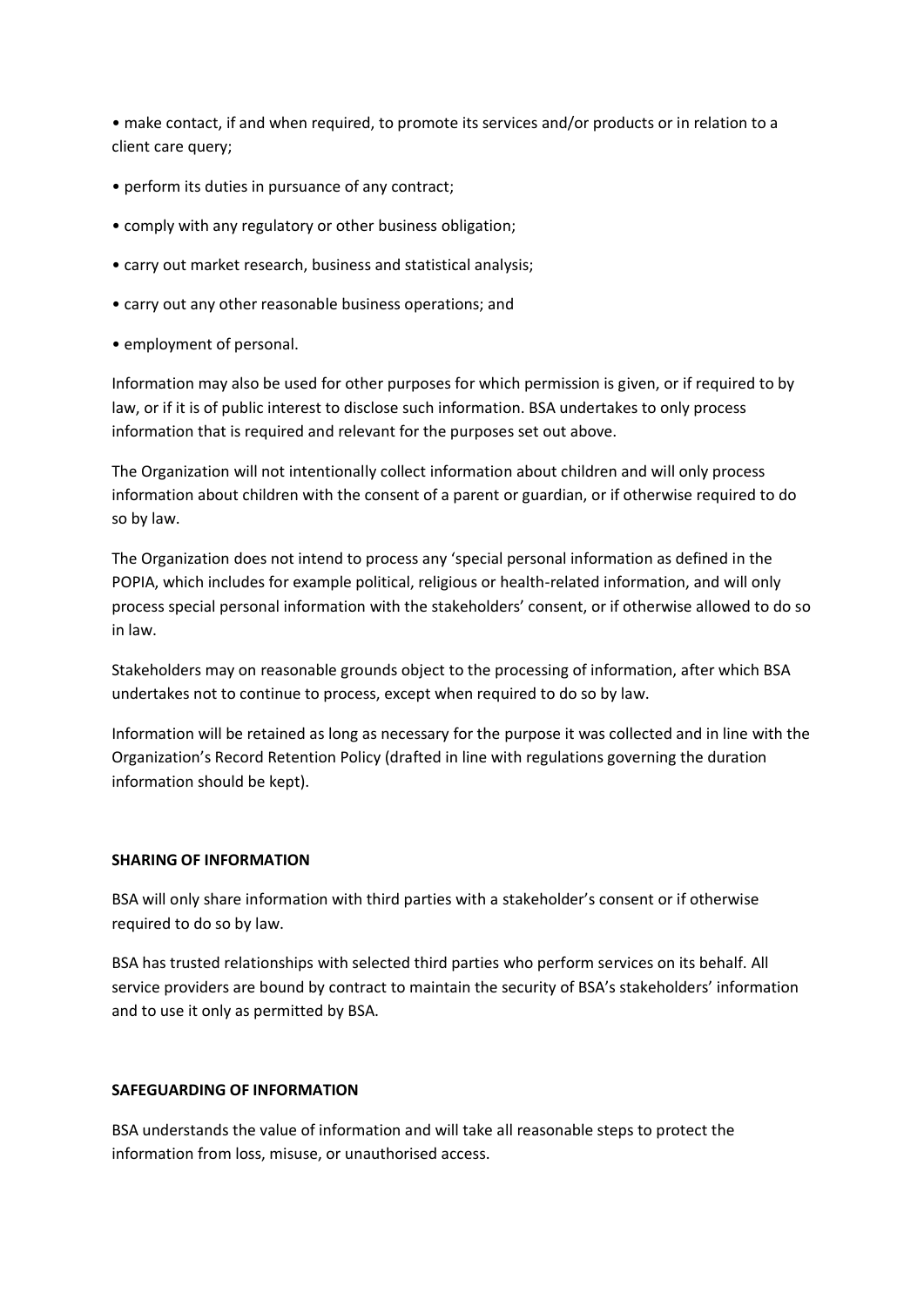BSA's responsibility is to:

• protect and manage information that it holds about its stakeholders;

• make use of electronic and computer safeguards, such as firewalls and data encryption, to secure stakeholders' information;

• have physical and electronic access control to its premises; and

• only authorise access to information to those employees who require it to fulfil their designated responsibilities.

BSA is committed to use appropriate technical and other security measures in line with acceptable industry standards to safeguard stakeholders' information.

Stakeholders can also help maintain the security of information by becoming familiar with the POPIA and implementing their own security measures and procedures.

# **ACCESS TO INFORMATION**

Stakeholders have the right to access information, including certain personal information held by BSA.

A stakeholder, having provided adequate proof of identity, has the right to –

• request a responsible party to confirm whether or not BSA holds personal information about the stakeholder; and

• request from BSA the record or a description of the personal information about the stakeholder held by BSA, including information about the identity of all third parties, or categories of third parties, who have, or have had, access to the information.

A stakeholder may, in the prescribed manner, request BSA to —

• correct or delete personal information about the stakeholder in its possession or under its control that is inaccurate, irrelevant, excessive, out of date, incomplete, misleading or obtained unlawfully; or

• destroy or delete a record of personal information about the stakeholder that BSA is no longer authorised to retain in terms of the POPIA.

# **ADMINISTRATION OF THIS POLICY**